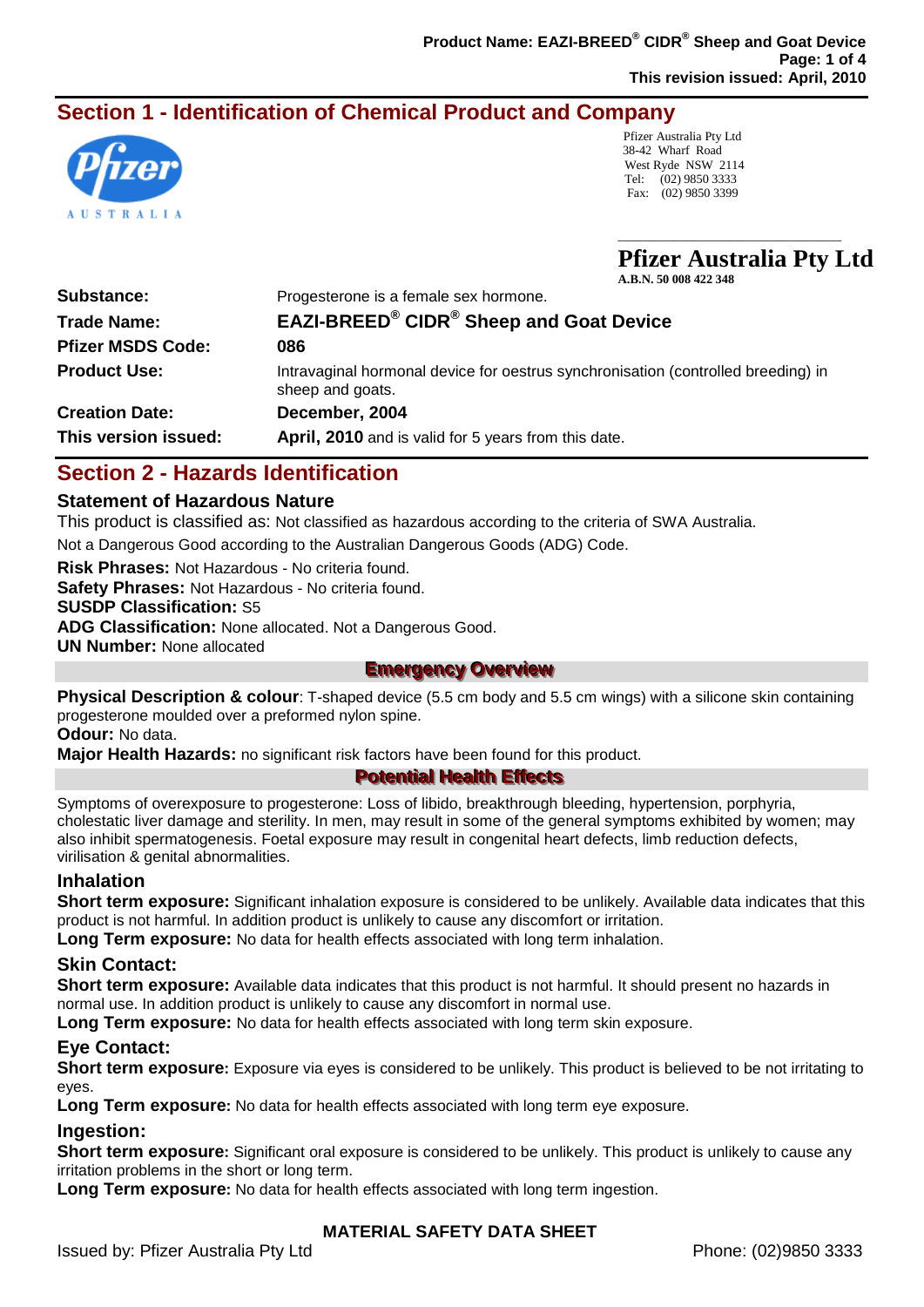#### **Carcinogen Status:**

**SWA:** No significant ingredient is classified as carcinogenic by SWA. **NTP:** Progesterone is classed by NTP as reasonably anticipated to be a Human carcinogen. **IARC:** No significant ingredient is classified as carcinogenic by IARC.

## **Section 3 - Composition/Information on Ingredients**

| Ingredients                     | CAS No        | Conc.%       | TWA $(mg/m3)$ | $STEL$ (mg/m <sup>3</sup> ) |
|---------------------------------|---------------|--------------|---------------|-----------------------------|
| Progesterone                    | $57 - 83 - 0$ | 0.33g/device | not set       | not set                     |
| Other non hazardous ingredients |               | to 100       | not set       | not set                     |

This is a commercial product whose exact ratio of components may vary slightly. Minor quantities of other non hazardous ingredients are also possible.

The TWA exposure value is the average airborne concentration of a particular substance when calculated over a normal 8 hour working day for a 5 day working week. The STEL (Short Term Exposure Limit) is an exposure value that should not be exceeded for more than 15 minutes and should not be repeated for more than 4 times per day. There should be at least 60 minutes between successive exposures at the STEL. The term "peak "is used when the TWA limit, because of the rapid action of the substance, should never be exceeded, even briefly.

## **Section 4 - First Aid Measures**

#### **General Information:**

You should call The Poisons Information Centre if you feel that you may have been poisoned, burned or irritated by this product. The number is 13 1126 from anywhere in Australia (0800 764 766 in New Zealand) and is available at all times. Have this MSDS with you when you call.

**Contact or Poisoning:** From the available evidence, this product would appear to offer no significant health hazard by any exposure route. Consequently, First Aid is not generally required. If in doubt, contact a Poisons Information Centre or a doctor.

## **Section 5 - Fire Fighting Measures**

**Fire and Explosion Hazards**: There is no risk of an explosion from this product under normal circumstances if it is involved in a fire.

Fire decomposition products from this product may be toxic if inhaled. Take appropriate protective measures. **Extinguishing Media:** Preferred extinguishing media are carbon dioxide, dry chemical, foam, water fog.

**Fire Fighting:** If a significant quantity of this product is involved in a fire, call the fire brigade.

| Flash point:                     | Not flammable. |
|----------------------------------|----------------|
| <b>Upper Flammability Limit:</b> | No data.       |
| <b>Lower Flammability Limit:</b> | No data.       |
| <b>Autoignition temperature:</b> | No data.       |
| <b>Flammability Class:</b>       | No data.       |

## **Section 6 - Accidental Release Measures**

**Accidental release:** In the event of a major spill, prevent spillage from entering drains or water courses. As a minimum, wear overalls, goggles and gloves. Suitable materials for protective clothing include rubber, PVC. If there is a significant chance that dusts are likely to build up in cleanup area, we recommend that you use a suitable Dust Mask.

Stop leak if safe to do so, and contain spill. Sweep up and shovel or collect recoverable product into labelled containers for recycling or salvage, and dispose of promptly. Consider vacuuming if appropriate. Recycle containers wherever possible after careful cleaning. After spills, wash area preventing runoff from entering drains. If a significant quantity of material enters drains, advise emergency services. This material may be suitable for approved landfill. Ensure legality of disposal by consulting regulations prior to disposal. Thoroughly launder protective clothing before storage or re-use. Advise laundry of nature of contamination when sending contaminated clothing to laundry.

## **Section 7 - Handling and Storage**

**Handling:** Keep exposure to this product to a minimum, and minimise the quantities kept in work areas. Check Section 8 of this MSDS for details of personal protective measures, and make sure that those measures are followed. The measures detailed below under "Storage" should be followed during handling in order to minimise risks to persons using the product in the workplace. Also, avoid contact or contamination of product with incompatible materials listed in Section 10.

**Storage:** This product is a Scheduled Poison. Observe all relevant regulations regarding sale, transport and storage of this class of poison. Store in the closed original container in a dry, cool, well-ventilated area out of direct sunlight.

#### **MATERIAL SAFETY DATA SHEET**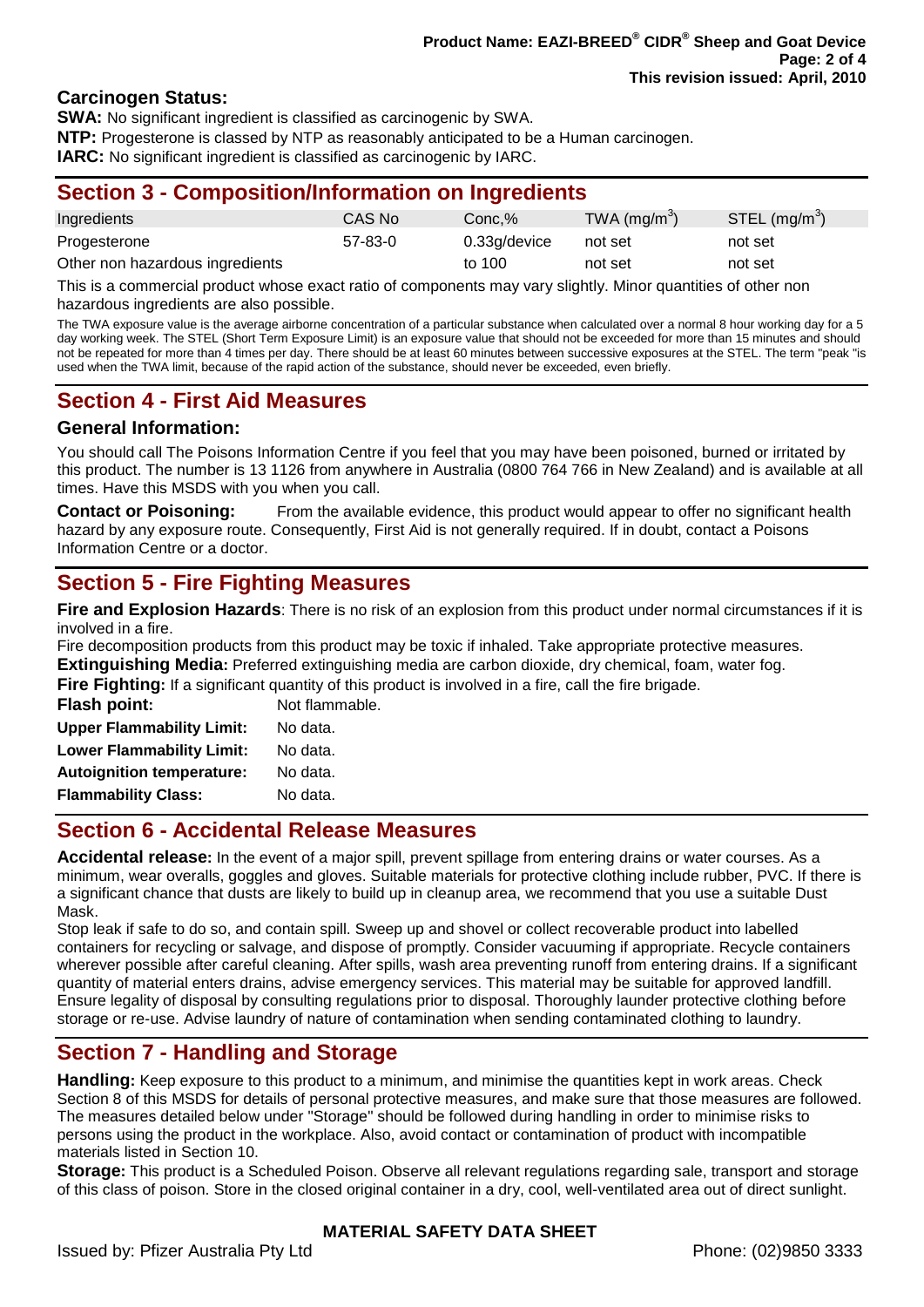#### **Product Name: EAZI-BREED® CIDR® Sheep and Goat Device Page: 3 of 4 This revision issued: April, 2010**

Make sure that the product does not come into contact with substances listed under "Incompatibilities" in Section 10. Check packaging - there may be further storage instructions on the label.

## **Section 8 - Exposure Controls and Personal Protection**

The following Australian Standards will provide general advice regarding safety clothing and equipment:

Respiratory equipment: **AS/NZS 1715**, Protective Gloves: **AS 2161**, Industrial Clothing: **AS2919**, Industrial Eye Protection: **AS1336** and **AS/NZS 1337**, Occupational Protective Footwear: **AS/NZS2210**.

#### **SWA Exposure Limits TWA (mg/m<sup>3</sup>**

**) STEL (mg/m<sup>3</sup> )**

Exposure limits have not been established by SWA for any of the significant ingredients in this product.

No special equipment is usually needed when occasionally handling small quantities. The following instructions are for bulk handling or where regular exposure in an occupational setting occurs without proper containment systems. **Ventilation:** No special ventilation requirements are normally necessary for this product. However make sure that the work environment remains clean and that dusts are minimised.

**Eye Protection:** Eye protection is not normally necessary when this product is being used. However, if in doubt, wear suitable protective glasses or goggles.

**Skin Protection:** The information at hand indicates that this product is not harmful and that normally no special skin protection is necessary. However, we suggest that you routinely avoid contact with all chemical products and that you wear suitable gloves (preferably elbow-length) when skin contact is likely.

**Protective Material Types:** We suggest that protective clothing be made from the following materials: rubber, PVC.

**Respirator:** If there is a significant chance that dusts are likely to build up in the area where this product is being used, we recommend that you use a suitable Dust Mask.

## **Section 9 - Physical and Chemical Properties:**

**Physical Description & colour**: T-shaped device (5.5 cm body and 5.5 cm wings) with a silicone skin containing progesterone moulded over a preformed nylon spine.

| Odour:                               | No data.                                            |
|--------------------------------------|-----------------------------------------------------|
| <b>Boiling Point:</b>                | Not applicable.                                     |
| <b>Freezing/Melting Point:</b>       | Not applicable.                                     |
| <b>Volatiles:</b>                    | No data.                                            |
| <b>Vapour Pressure:</b>              | No data.                                            |
| <b>Vapour Density:</b>               | No data.                                            |
| <b>Specific Gravity:</b>             | No data.                                            |
| <b>Water Solubility:</b>             | Progesterone is soluble; the device is not soluble. |
| pH:                                  | No data.                                            |
| <b>Volatility:</b>                   | No data.                                            |
| <b>Odour Threshold:</b>              | No data.                                            |
| <b>Evaporation Rate:</b>             | No data.                                            |
| <b>Coeff Oil/water distribution:</b> | No data                                             |
| <b>Autoignition temp:</b>            | No data.                                            |
|                                      |                                                     |

## **Section 10 - Stability and Reactivity**

**Reactivity**: This product is unlikely to react or decompose under normal storage conditions. However, if you have any doubts, contact the supplier for advice on shelf life properties.

**Conditions to Avoid:** Store in the closed original container in a dry, cool, well-ventilated area out of direct sunlight. **Incompatibilities:** No particular Incompatibilities.

**Fire Decomposition:** Carbon dioxide, and if combustion is incomplete, carbon monoxide and smoke. Nitrogen and its compounds, and under some circumstances, oxides of nitrogen. Occasionally hydrogen cyanide gas. Water, silicon compounds. Carbon monoxide poisoning produces headache, weakness, nausea, dizziness, confusion, dimness of vision, disturbance of judgment, and unconsciousness followed by coma and death. **Polymerisation:** This product will not undergo polymerisation reactions.

## **Section 11 - Toxicological Information**

**Target Organs:** There is no data to hand indicating any particular target organs.

**Classification of Hazardous Ingredients** 

Ingredient **Risk Phrases** 

No ingredient mentioned in the HSIS database is present in this product at hazardous concentrations.

## **MATERIAL SAFETY DATA SHEET**

Issued by: Pfizer Australia Pty Ltd Phone: (02)9850 3333